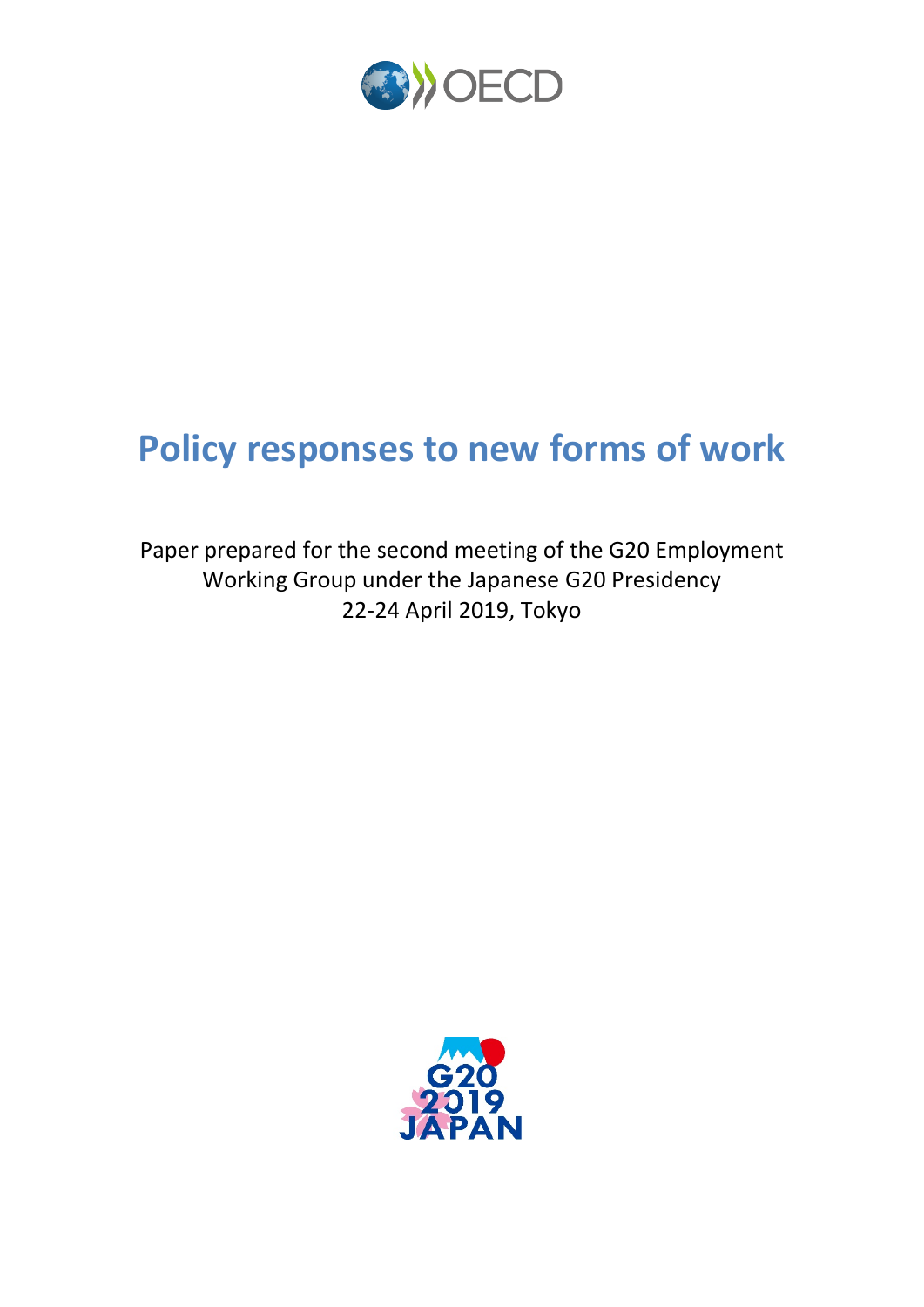#### **Executive summary**

A recent survey by the OECD and the European Commission captures a snapshot of the policy actions being taken by 44 OECD, EU and G20 countries in response to new forms of work (including labour contract types that deviate from the standard model of full-time, permanent dependent employment). It shows that many countries are reflecting on whether existing policies and institutions are up to the task of addressing effectively the challenges of a rapidly changing world of work. A greater diversity of forms of employment can provide needed flexibility for both firms and workers but this should not be at the cost of greater insecurity and weaker employment and social protections. Building on recent actions that countries are taking, this document identifies a series of possible policy directions to guide policy makers in addressing these challenges:

- Classifying correctly the status of workers and tackling misclassification are essential to ensure that workers have access to labour and social protection, as well as to collective bargaining and lifelong learning.
- It is important to minimise incentives for firms and workers to misclassify employment relationships as self-employment in order to avoid tax and social contribution liabilities.
- Consider extending rights and protections to workers in the "grey zone" between dependent employment and self-employment.
- Greater efforts may be needed in some countries to ensure adequate working conditions in fixed-term, casual and platform work, and tackle the excessive and/or improper use of these forms of work.
- Social protection systems should be examined and, where necessary, reformed to improve access to benefits for workers in new forms of work.
- Consider adaptations to existing regulations to allow collective bargaining for: i) workers in the grey zone, where genuine ambiguity exists about their employment status; and/or ii) those with little/no bargaining power and few/no outside options.
- The existing strategies for Public Employment Services and public skills programmes may need adaptation to improve access and participation amongst those in new forms of work.
- Policymaking should be based on evidence rather than anecdotes and, while recognising differences across countries, peer learning can also contribute to better policies.
- Building on the recent G20 commitment to promote decent work in the platform economy, policy makers should consider ways of improving working conditions of platform workers with little say over their remuneration and working conditions who provide services globally – including best practice principles or guidelines, which governments and/or platforms could sign up to.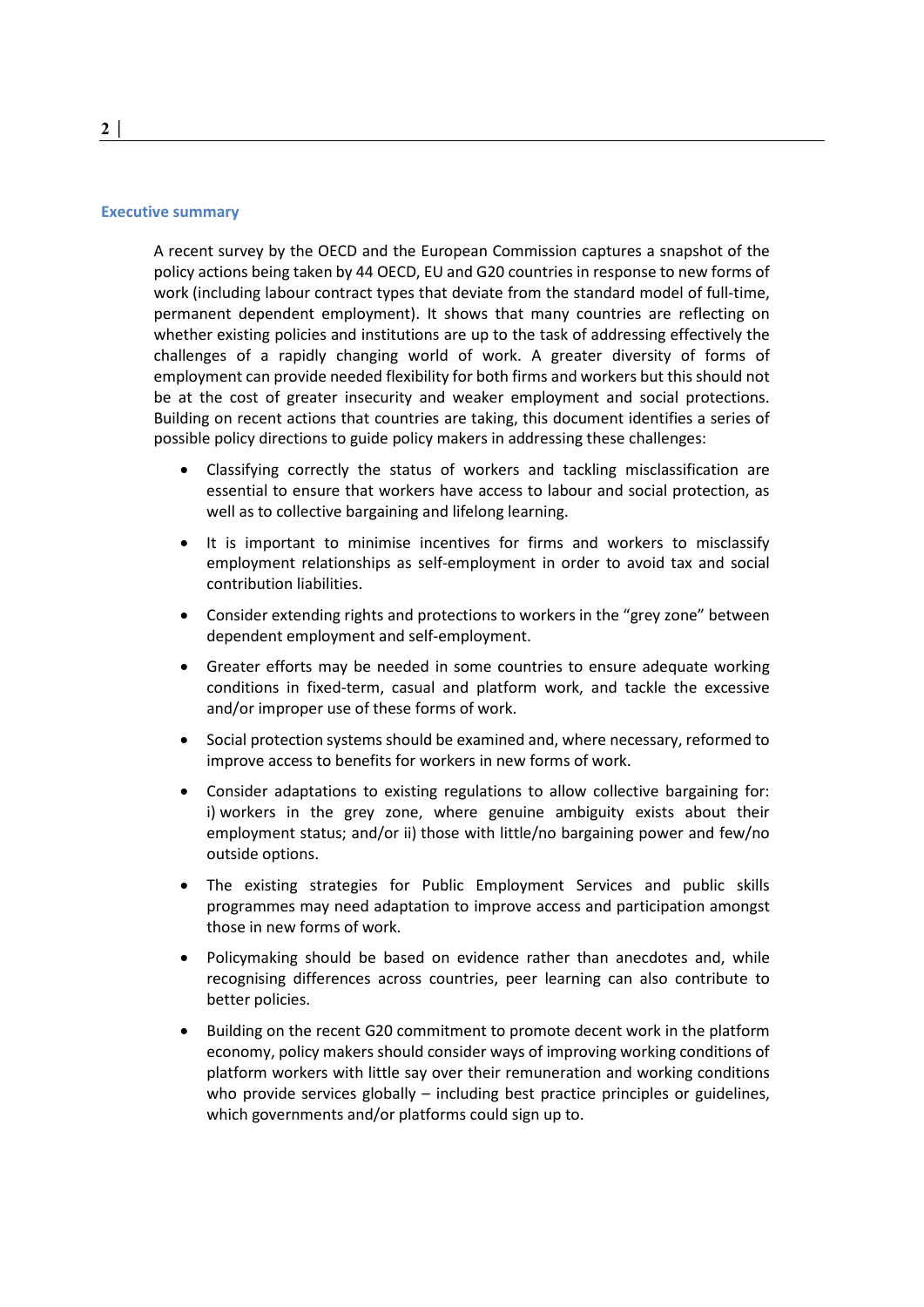#### **1.1. Introduction**

Recent labour market trends have prompted countries to reflect on whether existing systems of labour market regulation, lifelong learning, social protection, taxation and collective bargaining are still fit for purpose. While in some cases they are, in others policies may need to be adapted to ensure protection for vulnerable workers, to ensure that firms that comply with the regulations are not unduly disadvantaged, and to maintain the sustainability of social protection systems.

A recent survey by the OECD and the European Commission captures a snapshot of the policy actions being taken by countries in response to growing diversity in forms of employment, with the aim of encouraging cross-country peer learning. 44 OECD, EU and G20 countries (Ministries of Labour, or the ministry with responsibility for labour market policy) were surveyed<sup>[1](#page-2-0)</sup>, primarily between June and August in 2018. This note describes the perceived challenges and opportunities associated with new forms of work and presents some policy directions to guide policy makers in G20 countries in consolidating, reviewing and adapting policies and institutions in response to greater diversity in forms of employment.

#### **1.2. Which forms of work are capturing most policy attention?**

While *new forms of work* can mean different things in different countries, there are some shared concerns about recent developments in the labour market. In recent years, many countries have seen the emergence of, and/or growth in, particular labour contract types that diverge from the standard employment relationship (i.e. full-time dependent employment of indefinite duration). These include temporary and casual contracts, as well as own-account work and platform work (i.e. work mediated by a digital platform company). While they may bring advantages in terms of flexibility for both workers and employers, concerns have been voiced around job quality and the potential negative impact of excessive and/or improper use of such contracts. Several countries have also seen growth in *false* self-employment, where employers seek to evade tax and regulatory dues and obligations.

#### **1.3. What are the challenges and opportunities?**

The survey shows that many countries are reflecting on whether existing policies and institutions are capable of addressing effectively the current (and future) challenges of a rapidly changing world of work. While each country's situation is different, the report highlights a number of areas of common concern.

One key issue mentioned by many countries is that of self-employment and, in particular, the issue of misclassification of labour relations and the challenge of classifying workers that fall in between the traditional definitions of dependent employment and selfemployment. Many countries acknowledged that ensuring the correct classification is key to ensuring access to labour and social protection, as well as to collective bargaining and

<span id="page-2-0"></span><sup>&</sup>lt;sup>1</sup> Brazil, China, India, Indonesia and South Africa did not participate in the survey.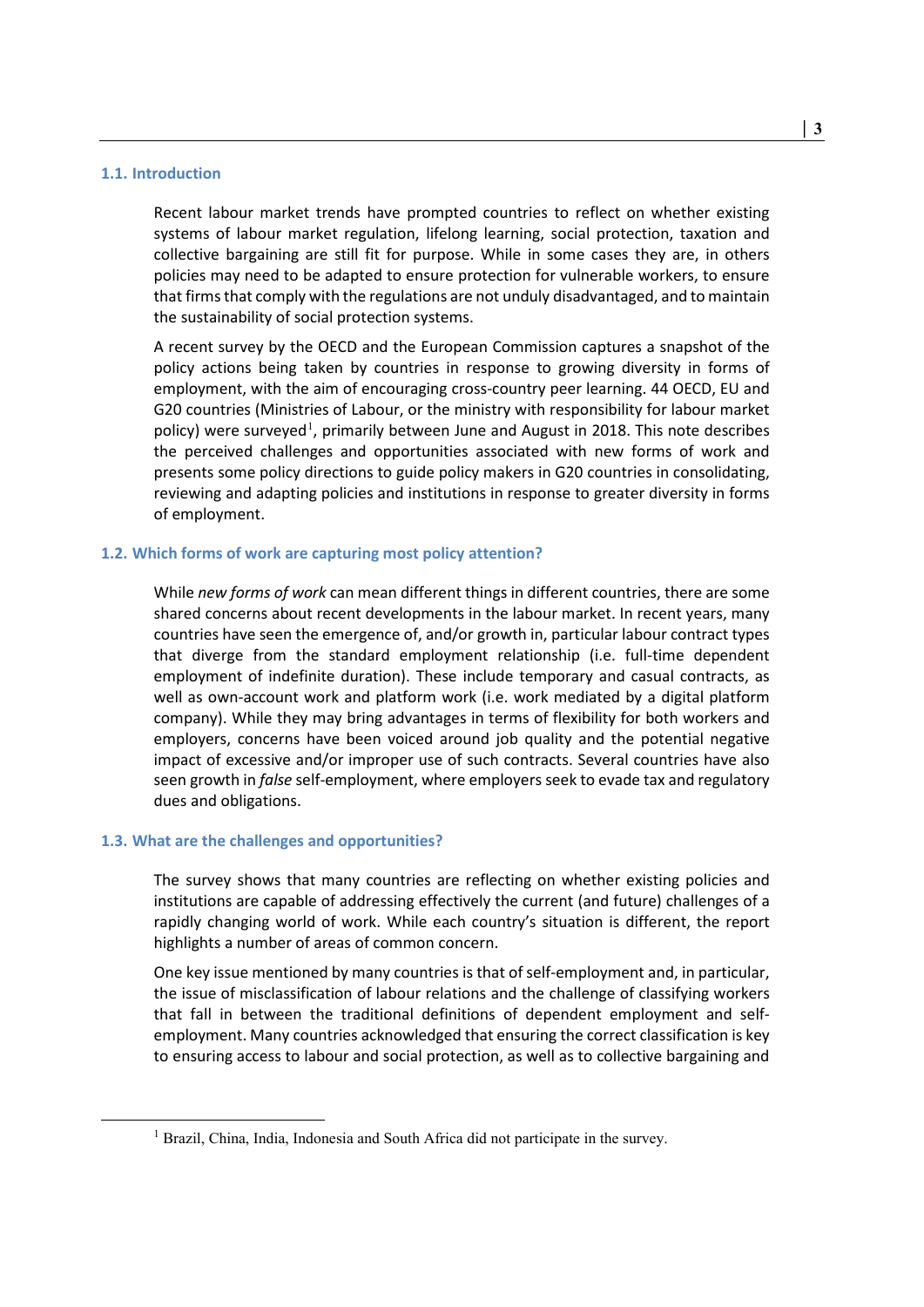lifelong learning – but even beyond the issue of classification, countries have made efforts to extend rights, benefits and protections to previously unprotected workers.

Several countries also report significant media and public debate on the topic of platform work: how to classify these workers and how to ensure adequate working conditions. At the same time, many countries acknowledged opportunities associated with platform work, namely: its advantages in terms of flexibility and autonomy for workers, its ability to provide an additional source of income and opportunities for self-employment, and the contribution that platforms make to economic growth. A number of countries have already taken policy action in relation to platforms in the passenger transport sector, regulating the way they operate and imposing reporting obligations in relation to taxation.

Concerns are also raised about working conditions in fixed-term contracts and in variable hours contracts, the potential excessive and/or improper use of these working arrangements, as well as the potential disproportionate impact on younger people and on new entrants to the labour market. Regulation has attempted to strike an appropriate balance, allowing flexibility while preventing firms from using these arrangements to circumvent regulations associated with standard employment.

Gaps in social protection for those in new forms of work are also high up the list of concerns, and several countries mentioned ways to improve coverage for vulnerable selfemployed workers, to enhance portability for individuals moving between different employment statuses, and to provide multiple *layers* (contributory, means-tested and universal) of social protection. Some countries are also considering ways to extend the right to collective bargaining rights to previously excluded groups of workers.

#### **1.4. How can policy makers respond?**

These policy directions are intended to guide policy makers in consolidating, reviewing and adapting policies and institutions in response to the emergence and growth in new forms of work. They draw on a broader set of future of work policy directions, which will be set out in the *OECD Employment Outlook 2019*, due to be published on 25 April 2019.

The policy directions are illustrated by country examples from the G20 countries that responded to the survey: Argentina, Australia, Canada, France, Germany, Italy, Japan, Korea, Mexico, Russia, Saudi Arabia, Turkey, the UK and the US. These country examples should not be read as recommendations as the specific circumstances and challenges of each country vary, and most of these country examples have not been formally evaluated.

#### *1.4.1. First things first: Getting employment status right*

Employment status acts as a gateway to various worker rights and protections. *Classifying correctly the status of workers and tackling misclassification are essential to ensure that workers have access to labour and social protection, as well as to collective bargaining and lifelong learning***.** In recent years, countries have strengthened compliance with existing regulations by:

*Strengthening the capacity of labour inspectorates to monitor and detect breaches of labour regulations.*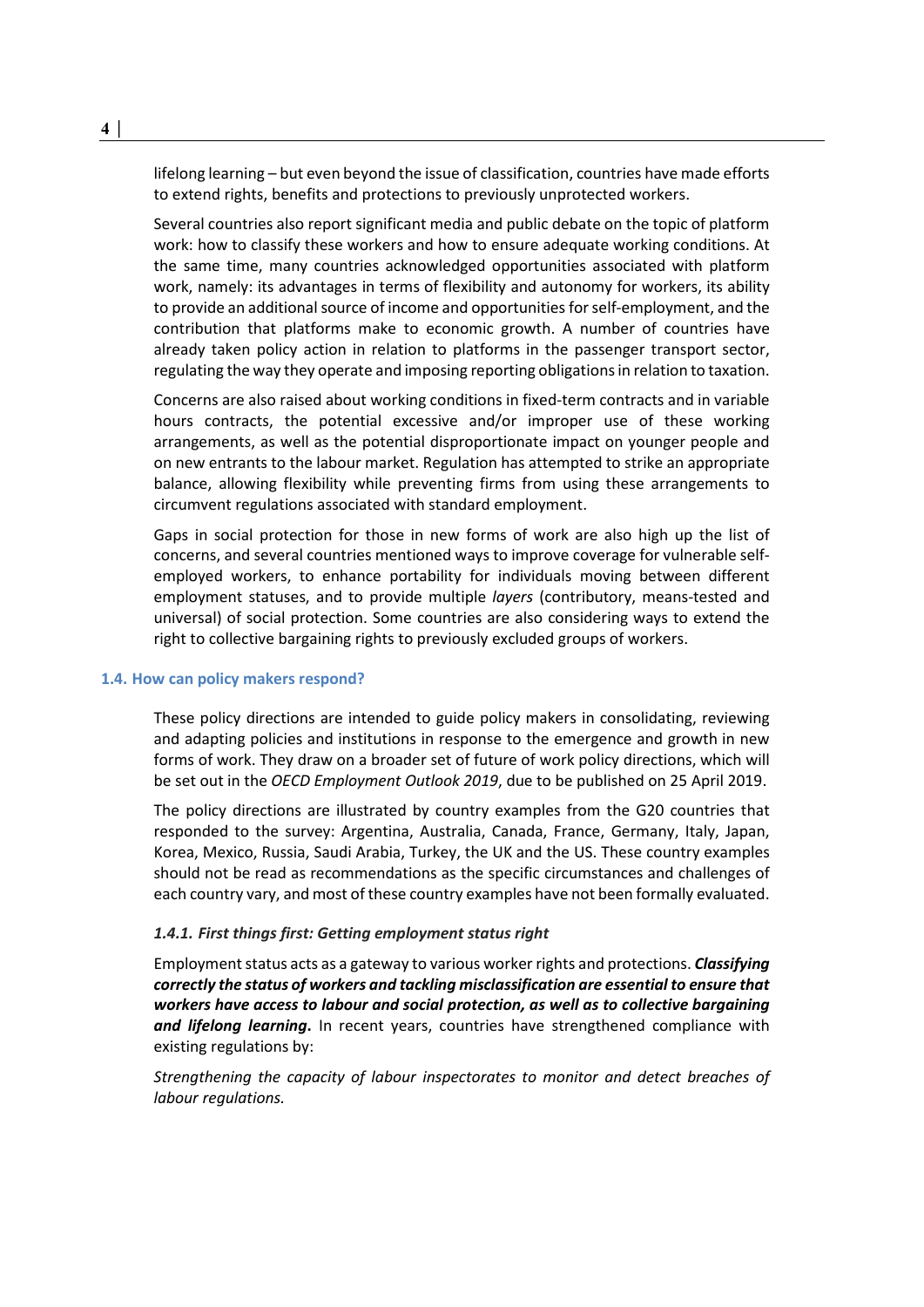- The UK and Italy have restructured the bodies responsible for labour inspection. In 2016, the UK government created a new statutory role of Director of Labour Market Enforcement, with responsibility for providing strategic direction to labour market enforcement bodies to ensure effective coordination and targeting of enforcement efforts. In 2015, a new labour inspectorate agency was established in Italy, with the objective of strengthening labour market intelligence and increasing the efficiency of inspections.
- Mexico and Turkey have developed new strategies for labour inspection. In Mexico, changes in the regulatory framework for labour inspection in 2014 aimed increase coordination between labour inspection authorities, promote voluntary compliance through provision of guidance, and increase transparency in inspections. In light of recent work trends and seeking a more sustainable, efficient and effective approach, the Turkish Labour Inspection Board said that it was moving towards a more prevention-oriented and "risk-based" sectoral approach, which would include scheduled inspections of temporary employment relationships and in sectors and areas where flexible work is prevalent.
- Many countries reported recent efforts to increase the capacity of the labour inspectorate, including: modernising systems and using new technological tools (Argentina, Mexico, Saudi Arabia); increasing the number of labour inspectors (Germany and Saudi Arabia); providing additional funding (Australia, Canada); giving the inspectorate additional powers to gather evidence (Australia); and providing training for inspectors specific to false self-employment and/or other new forms of work (Argentina and Turkey).

## *Making it easier/less costly for workers to challenge their employment status.*

- In some countries (including Italy and Saudi Arabia), there is already a presumption of an employment relationship meaning that the burden of proof is placed on the employer (rather than the employee) in disputes about employment status. In Canada, the *Canada Labour Code* was amended in 2018 to require the employer to demonstrate that a person who has made a labour standards complaint against them is not their employee.
- Many countries reported efforts to provide guidance and information (in many cases, online and in multiple languages) to firms and workers that would enable them to classify their working relationship correctly. The Australian government provides an online decision tool, which asks contractors 16 questions to help them determine what type of working relationship they are likely to have. Additionally, in 2016, the Australian Fair Work Ombudsman launched an online anonymous tipoff tool that allows workers and other members of the public to report suspected unlawful workplace practices.
- In Saudi Arabia in 2018, the Ministry of Justice started to run labour courts, facilitating the online filing of cases and imposing a time limit on court decisions.

#### *Strengthening penalties for firms that misclassify employees.*

• Although not specifically targeted at new forms of work, another amendment to the *Canada Labour Code* introduces new penalties such as public naming of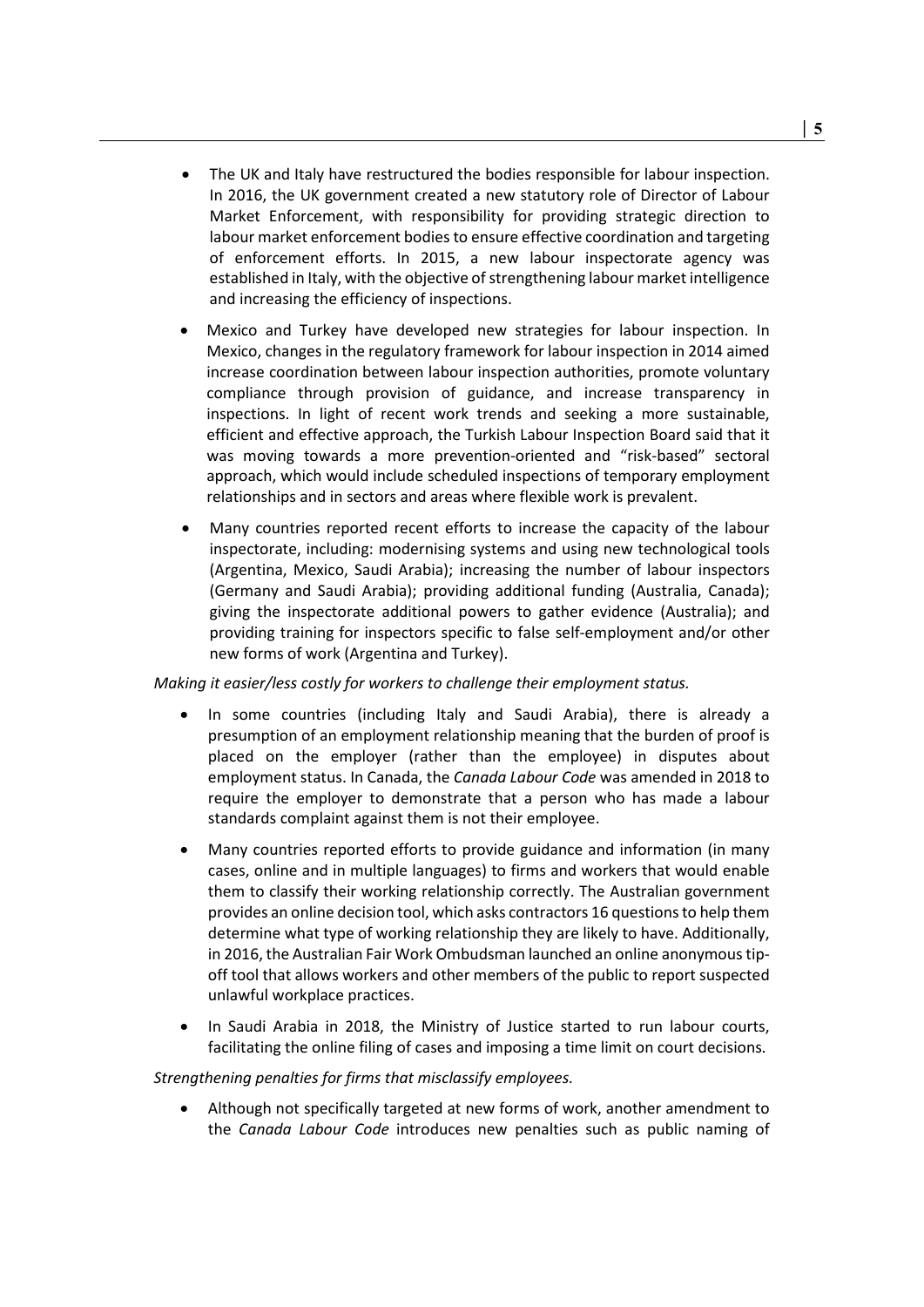violators and exclusion from the awarding of federal contracts in the case of repeated serious offences.

- The UK government has committed to strengthening penalties for employers who break the law, including: quadrupling the maximum penalty for aggravated breach of employment law; introducing uplifts in compensation for repeated breaches in similar cases; and introducing a scheme to name and shame employers who fail to pay employment tribunal awards.
- In Saudi Arabia, the Ministry of Labour can suspend services for employers who repeatedly break the law.
- In Australia, the *Fair Work Amendment (Protecting Vulnerable Workers) Act 2017* introduces higher penalties for deliberate and systematic underpayments, increased penalties for record keeping and payslip failures, and new penalties for deliberately hindering or obstructing inspectors. The Australian government is also consulting with stakeholders on increased penalties for sham contracting.

#### *1.4.2. Reducing incentives for misclassification*

*Countries should aim to minimise incentives for firms and workers to misclassify employment relationships as self-employment in order to avoid tax and social contribution liabilities*. Large discrepancies in taxes and social contributions between employment and self-employment (particularly where these are not compensated by similar differences in benefit entitlements), create tax arbitrage opportunities for firms and workers in their selection of contractual arrangement, and can therefore encourage employment misclassification. Some countries have already taken steps to address this concern by:

*Assessing tax incentives and reducing large discrepancies in tax treatment where they exist*.

• In the United Kingdom, the government found that the tax system implicitly led to an effective subsidy of GBP 1 240 per person per year for the self-employed; this subsidy was said to no longer be justified. An increase in social contributions for self-employment was announced in the Spring 2017 budget but this was later reversed.

*Bringing work in the platform economy into the tax system.*

• In France, a 2016 amendment to the Finance Act stipulates that, from 2019, all online platforms (whether based in France or abroad and regardless of area of business) would be obliged to send directly the earnings of their workers to the tax authorities.

## *1.4.3. Extending rights and protections to workers in the grey zone between dependent employment and self-employment*

Despite efforts to ensure correct classification, there might be still some ambiguity about employment status for some workers who share some characteristics of self-employed workers (e.g. autonomy over how they carry out their work) and some characteristics of dependent employees (e.g. economic dependence on a single client).*Countries may want*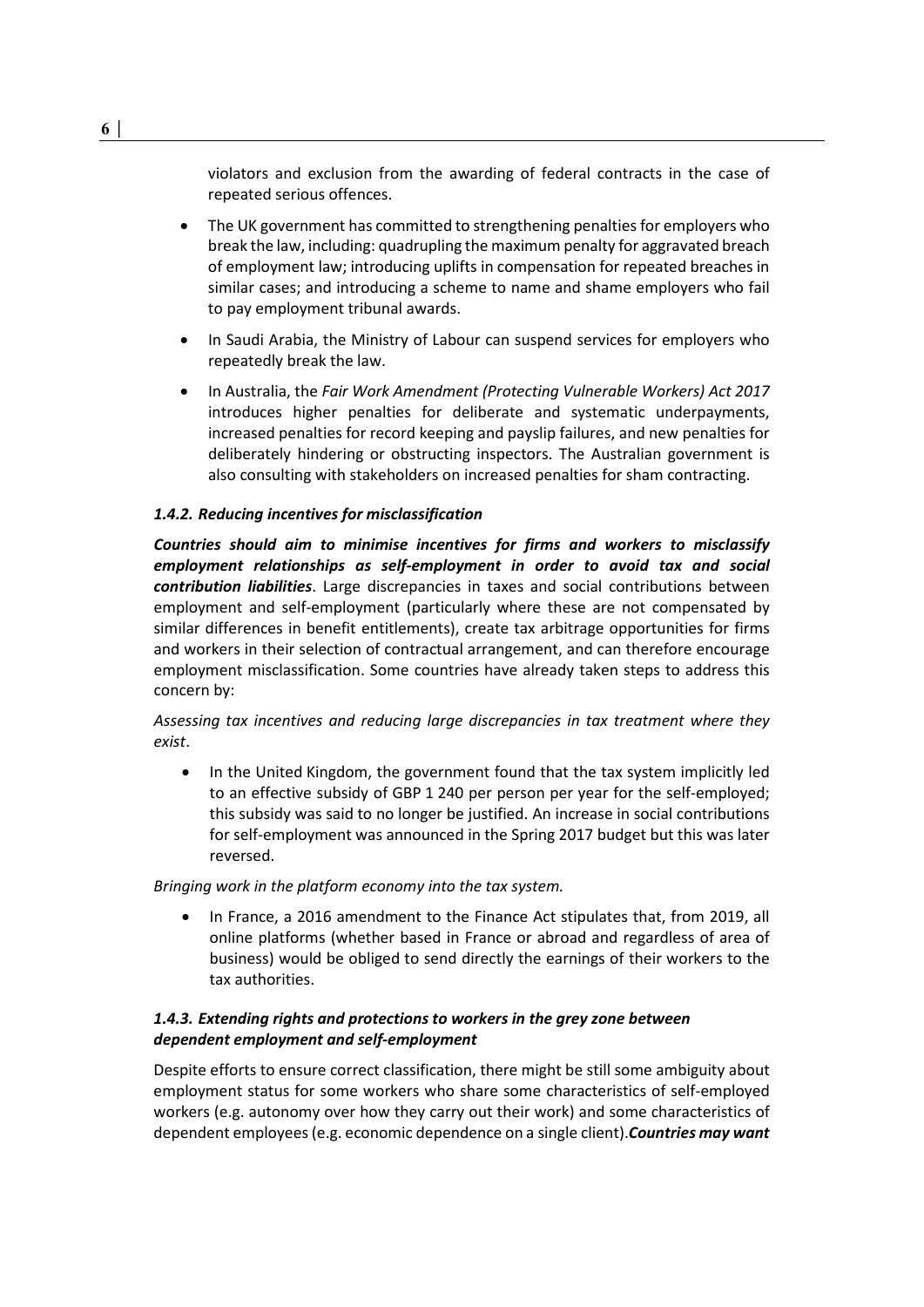*to consider extending rights and protections to these workers in the "grey zone" between dependent employment and self-employment.* The following examples demonstrate different approaches countries have taken to extend coverage of labour law and social protection:

*Extending rights and protections to specific occupations*.

- Although these are not new developments, in Germany and France, artists and writers have special social protection entitlements adapted to specific characteristics of these professions. Reforms introduced in France at the start of 2019 are expected to improve the speed and reliability of processes and give these authors and artists the ability to acquire rights in return.
- In Turkey, taxi drivers and other public transport drivers, domestic workers, and some groups of artists specified by the Ministry of Culture and Tourism have the opportunity to pay for missing days, and social welfare entitlements and general health insurance similar to employees.

## *Extending rights and protections to the economically dependent self-employed.*

- Italy's collaboratori category was created in 1997 with the purpose of improving access to social protection for those in between independent contractor and employee status. Unfortunately, this new category of worker created clear incentives for employers to replace "standard" employees with workers in the less protected (and cheaper) intermediate category. To address this issue, the pension contribution rates for collaboratori have been gradually increased since 2012, with the aim of reducing incentives for misclassification. Unemployment benefit for collaboratori was established in 2017, along with new protections in case of maternity, illness or accident.
- The Korean response to the questionnaire reported that the government plans to improve the employment insurance system, allowing workers who fall into the grey area between the employed and the self-employed to enroll in employment insurance, specifically those directed by and strongly dependent on their employers. It also mentioned that the government has been considering the adoption of employment insurance for "artists", as one of these dependent worker groups. Dependent contractors in Korea are already entitled to occupational accident insurance.

Regardless of the approach taken, the driving principle should be to extend rights and protections to vulnerable workers left in the "grey zone" between employee and selfemployed status, while being careful not to create opportunities to take them away from workers who previously had them.

# *1.4.4. Improving working conditions in, and preventing abuse of, fixed-term, casual and platform working arrangements*

*Greater efforts may be needed in some countries to ensure adequate working conditions in fixed-term, casual and platform work, and tackle the excessive and/or improper use of these forms of work.* While some firms and workers will require additional flexibility beyond that offered within a standard employment relationship, growth in new forms of work should not be driven by firms' attempts to cut costs by circumventing labour market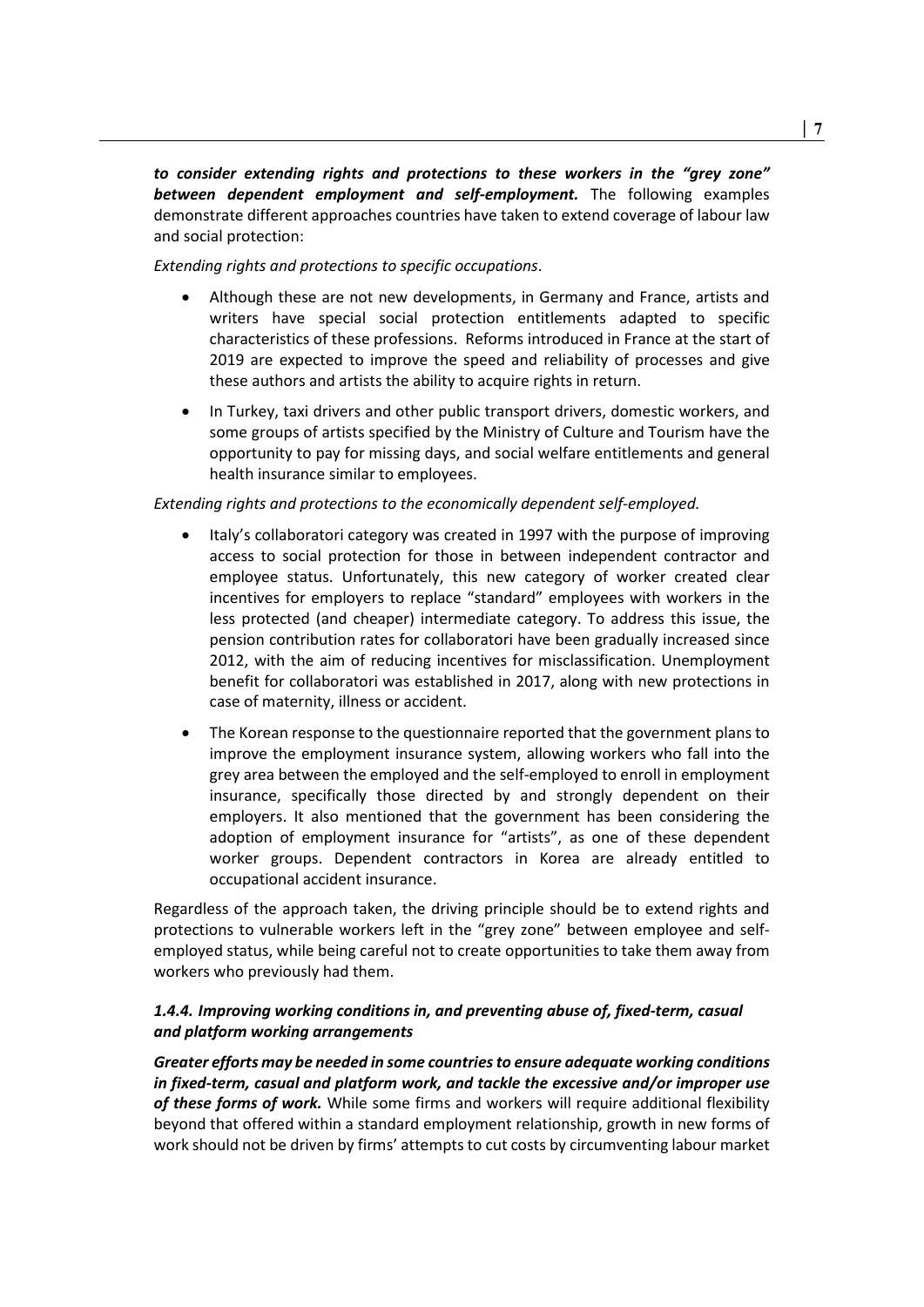regulations. Such behaviour would also undermine firms that do comply with the regulations. Some recent measures taken to prevent abuse of, and improve working conditions in, new forms of work include:

*Regulating the use of fixed-term and casual contracts.*

- In Japan, following the Action Plan for the Realization of Work Style Reform adopted in March 2017, the government introduced regulations to eliminate "irrational inequalities" in the working conditions of irregular workers (including fixed-term workers as well as part-time and dispatched workers). In practice, this means that fixed-term workers are now entitled to equal treatment to regular workers with the same duties and same "scope of shift in duties and personnel positioning" (including opportunities for advancement/promotion). Employers are also now obliged to explain working conditions to fixed-term workers and, if they differ to those of regular workers, why this is.
- In Australia, as a result of a 2017 decision by the independent Fair Work Commission, some eligible casual employees with 12 months of regular service now have the right to request conversion to permanent employment. Employers may only refuse the request on reasonable grounds. The Government has committed to extend this right to all eligible casual employees.

*Promoting better working conditions in the platform economy, at the national and international level.*

- In France, where a platform determines the characteristics of the service provided, it must also take responsibility for occupational liability and professional training.
- In response to growth in platform work, the Korean government plans to extend the Occupational Safety and Health Act to cover "all working people" (including dependent contractors, on-demand workers who use delivery apps and other non-regular workers) and to require employers to take specific health and safety measures (e.g. providing protective equipment and training) for these workers.
- The United States response noted that the regulation of relationships between workers and platforms was an active area at state level. They said that several states had recently passed laws providing that platform workers are independent contractors, rather than employees, if several conditions are met such as that the platform cannot unilaterally prescribe hours during which the worker must be available to accept service requests, and that the platform does not prohibit the worker from using other platforms.

#### *1.4.5. Ensuring that more workers are adequately covered by social protection*

*Social protection systems should be examined and, where necessary, reformed to improve access to benefits for workers in new forms of work*. Fixed-term, casual and selfemployed workers may face difficulties in meeting contribution thresholds for social protection schemes. In addition, within many social protection systems, self-employed workers are simply not entitled to the same suite of benefits as employees. While countries may choose different approaches (given that social protection systems have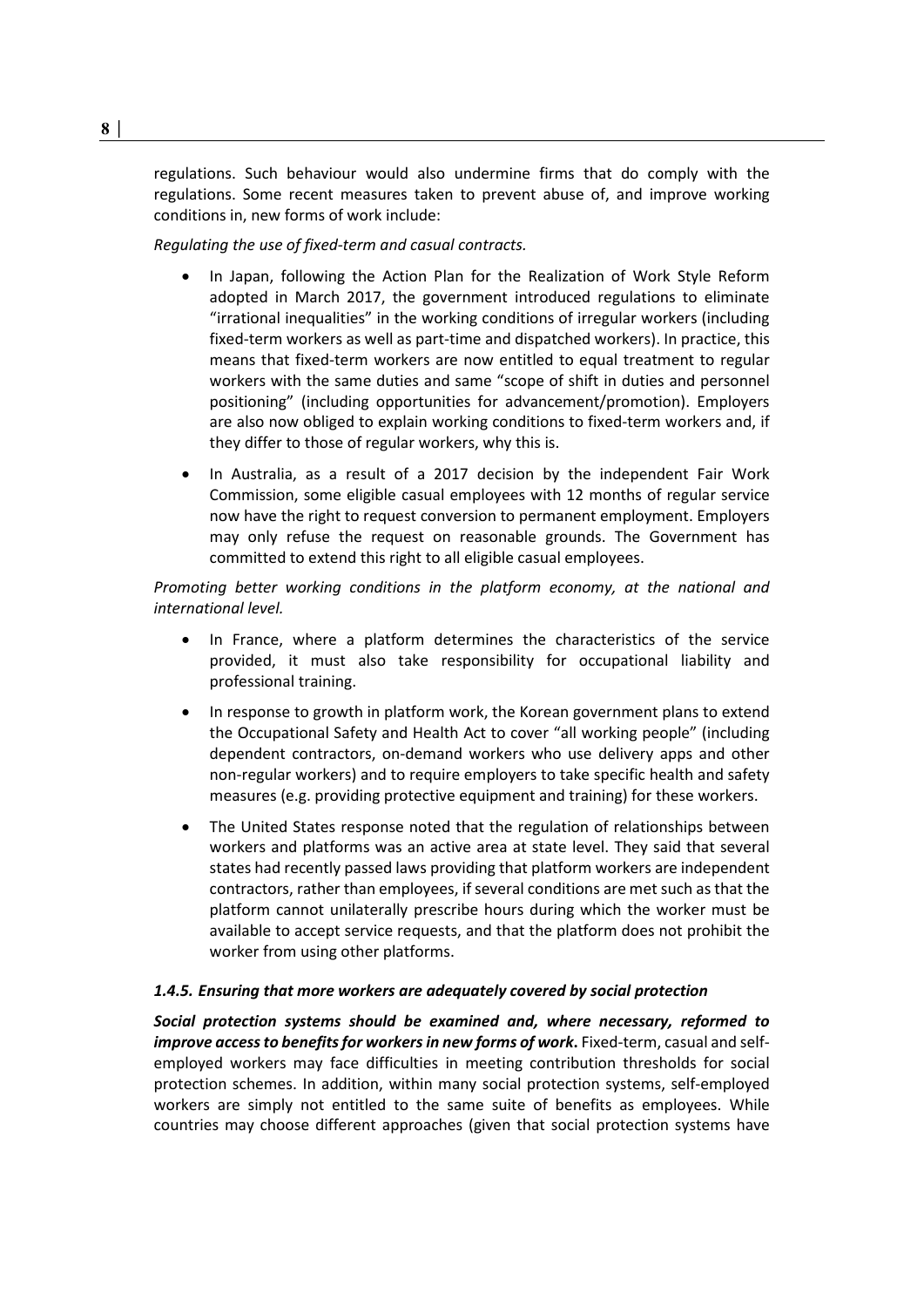different starting points and experiences with accommodating new forms of work), here are a few ways countries might attempt to fill these gaps:

*Reviewing entitlement criteria for social protection and identifying any gaps in provision for those in new forms of work.*

- In Italy, the eligibility conditions for the new universal unemployment benefit scheme introduced in 2015 lowered the contributions thresholds, thereby increasing (statutory and effective) access for fixed-term and temporary workers.
- The Korean response reported that the government was revising the law to ease the requirements for unemployment benefits for "short-time" workers who work less than 15 hours a week. The employment period requirement will be changed from 180 working days over an 18-month period to 180 working days over a 24 month period before the termination of employment.
- Regulation in the United States, which took effect in August 2018, enables qualifying workers in non-standard forms of employment (referred to as working owners, including qualifying sole proprietors and other self-employed individuals) to participate in Association Health Plans. The new rule clarifies the definition of "employer" allowing small entities and working owners without other "employees" to join together and participate in these health plans.

*Boosting the portability of entitlements and consolidating existing programmes to extend their reach to new forms of work*.

In France, a major reform to social protection is being implemented between 2018 and 2020. It brings coverage of the self-employed under the general social protection scheme, limiting the administrative changes required if a person moves between employment and self-employment.

*Increasing the role of tax-financed social protection elements to help address gaps in existing provisions*, i.e. use universal and means-tested benefits to complement benefits linked to employment status and/or the level of contributions.

- In Italy, in October 2017, an inclusion income (*Reddito di Inclusione*) was introduced to tackle poverty, combining means-tested income support with activation measures and reinforced services. The Italian Government has recently introduced a minimum income support (*Reddito di Cittadinanza*) aimed towards poor and at-risk-of-poverty households.
- The Korean questionnaire response reported that the Korean government was considering the introduction of "Korean-style unemployment assistance", a means-tested (based on income and asset levels) unemployment benefit that would cover those that do not meet the contribution threshold.

## *1.4.6. Extending collective bargaining rights*

*Countries may want to consider adaptations to existing regulations to allow collective bargaining for: i) workers in the grey zone, where genuine ambiguity exists about their employment status; and/or ii) those with little/no bargaining power and few/no outside options.* The right to organise and bargain collectively is usually restricted to employees. The self-employed tend to be excluded because of potential conflicts with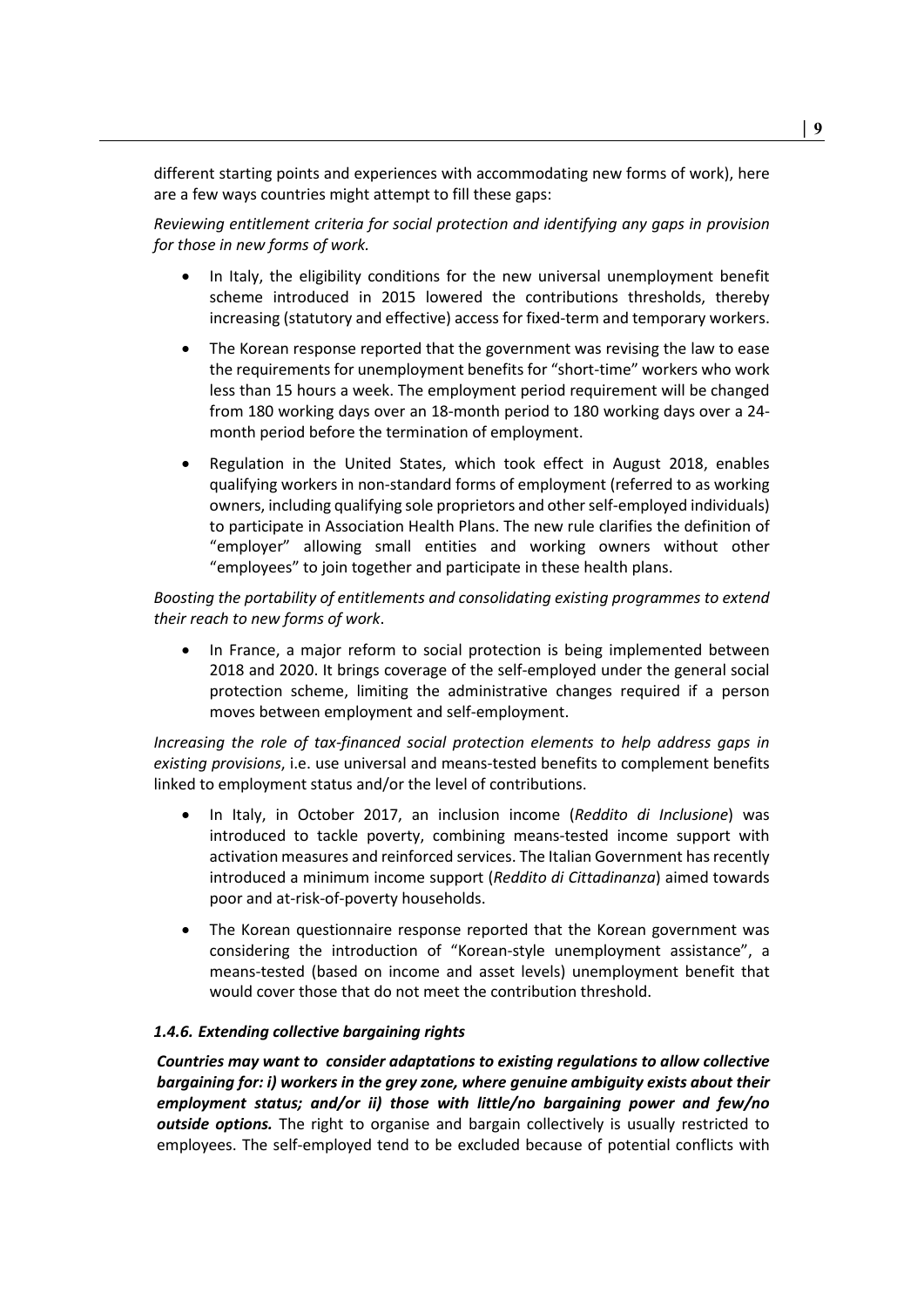competition law. For most self-employed workers, this makes sense. Yet some selfemployed workers share characteristics (and thus vulnerabilities) with employees, and there is an argument for extending collective bargaining rights to these workers. Moreover, some self-employed workers have little or no bargaining power (so that rates of pay are set unilaterally by their employers/clients) and they cannot easily switch to work for other employers/clients. Some approaches described in this report addressing these groups of workers include:

*Extending collective bargaining rights to dependent self-employed workers*.

- For instance, federal legislation for labour relations in Canada uses a definition of "employee" which explicitly includes dependent contractors, ensuring that they cannot be excluded from collective bargaining.
- In Australia, while the Competition and Consumer Act 2010 generally requires businesses to act independently of competitors, it also allows businesses to obtain an exemption allowing them to negotiate collectively with suppliers or customers, where such action is assessed as being in the public benefit. The Australian Competition and Consumer Commission is currently undertaking a public consultation process regarding the creation of a class exemption which would apply to small businesses (including independent contractors).

*Extending collective bargaining rights to specific occupations or sectors.* In some countries, workers in the creative sector have had collective bargaining rights for years, enabled by specific exemptions and special statuses.

# *1.4.7. Supporting those in new forms of work to develop professionally*

Governments may need to adapt existing strategies for Public Employment Services and public skills programmes to improve access and participation amongst those in new forms of work. Some countries are attempting to enable all workers to harness the benefits of a changing world of work, by:

*Ensuring broad-based access to public employment services.*

• In light of new challenges in the labour market, Germany's Federal Employment Agency has enhanced the range of counselling services available for adults looking for reorientation in working life, regardless of employment status.

*Ensuring broad-based participation in adult learning.* 

- For example, the French Individualised Learning Account allows any active person to acquire training rights that can be mobilised throughout their entire professional life, through employment, self-employment and non-employment.
- In Mexico, the Secretariat of Labor and Social Welfare runs the Remote Training Program for Workers, which provides free online courses for workers across the country. Since 2015, the virtual training environment can be accessed via mobile devices in addition to computers.